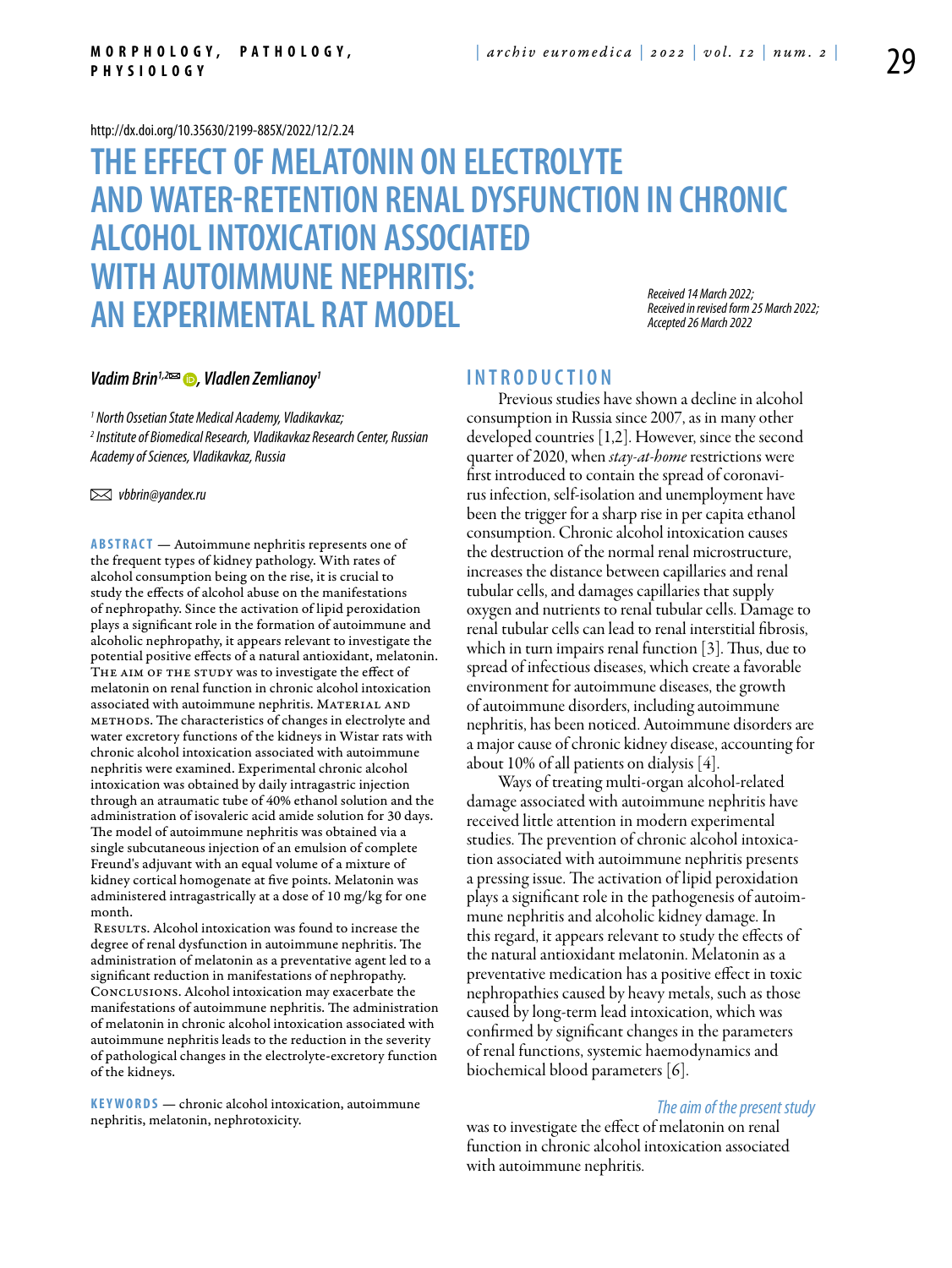## **M e t h o d s**

The research was performed in white male Wistar rats weighing 200–300g split into 12 groups  $(n=120): 1)$  background (intact) animals; 2) the group subjected to intragastric administration of melatonin at a dose of 10 mg/kg 3) the group subjected to intragastric administration of 40% ethanol at a dose of 3.0 g/kg for a month; 4) the group subjected to intragastric administration of 40% ethanol at a dose of 3.0 g/kg and melatonin at a dose of 10 mg/kg for a month 5) the group subjected to intragastric administration of isovaleric acid amide solution (alcohol dehydrogenase inhibitor) at a dose of 500 mg/kg for a month; 6) the group subjected to intragastric administration of isovaleric acid amide solution at a dose of 500 mg/kg and melatonin at a dose of 10 mg/kg for a month; 7) the group subjected to intragastric administration of isovalerian acid amide solution at a dose of 500 mg/kg together with 40% ethanol at a dose of 3.0 g/kg every day for 30 days (a model of chronic alcohol intoxication) [7]; 8) the group with the model of chronic alcohol intoxication subjected to intragastric administration of melatonin at a dose of 10 mg/kg every day for 30 days 9) the group of rats subjected to subcutaneous injection of Freund's complete adjuvant emulsion with an equal volume of a mixture of kidney cortex homogenate, pre-diluted with saline, at the rate of 1.0 ml of saline per 100.0 mg of tissue. The solution was injected once subcutaneously into five locations: axillary and inguinal areas, intraperitoneally 0.1 ml of the active solution per 100 g of animal weight (a model of autoimmune nephritis) [8]; 10) the model of autoimmune nephritis with intragastric administration of melatonin at a dose of 10 mg/kg for a month; 11) a model of chronic alcohol intoxication against autoimmune nephritis for 30 days; 12) the model of chronic alcohol intoxication associated with autoimmune nephritis subjected to intragastric administration of melatonin at a dose of 10 mg/kg for a month.

During the experiment, the animals were given a standard diet and had free access to water and food throughout the day. Light conditions were natural. The electrolyte- and water-excretory functions of the kidneys during spontaneous diuresis were studied. To assess renal function, animals were placed in exchange cages, where urine was collected for 6 hours. The following parameters were assessed: urine output volume, glomerular filtration rate, relative tubular water reabsorption, cations excretion level (potassium, sodium), protein content in urine. Contents of sodium and potassium in serum and urine were determined by ion-selective method using the electrolyte analyzer AEK-1 ("Kverti-Med").

Functional renal condition was assessed with conventional research methods [9] involving the application of biochemical reagent kits ("Olvex" and "Agat-Med" ) for the analysis of urine and blood plasma and further sample processing with the "Solar" spectrophotometer.

Experiments were performed in accordance with "International Guiding Principles for Biomedical Research Involving Animals" (1985), the 11<sup>th</sup> article of the WMA Declaration of Helsinki and the rules of laboratory practice in the Russian Federation (order of 01.04.2016 № 199).

The results obtained were statistically processed with consideration of the features of distribution within the groups using the Shapiro-Wilk criterion. Nonparametric Mann-Whitney U-criterion was applied to compare the data across the groups. Statistical analysis was performed using the standard Microsoft Excel 2016 and Statistica 10.0 software packages. Differences were considered reliable at p≤0.05.

#### **R e s ult s**

The study of water-excretory function during 6 hours of spontaneous diuresis revealed no reliable changes in the functional renal condition in the control groups 2–6.

A decrease in spontaneous 6-hour diuresis (p≤0.01) was observed in Group 7 (a model of chronic alcohol intoxication), which is associated with a decrease in glomerular filtration rate (p≤0.01), contrary to the trend towards reduction in tubular water reabsorption (Table 1). We also observed an increase in urinary protein concentration ( $p \le 0.001$ ) (Table 1). In Group 8 (prophylactic administration of melatonin in a model of chronic alcohol intoxication), we observed an increase in spontaneous diuresis and tubular water reabsorption ( $p \le 0.05$ ) compared to Group 7; as well as a decrease in urinary protein content ( $p \le 0.001$ ) (Table 1).

In Group 9 (a model of autoimmune nephritis), a decrease in 6-hour spontaneous diuresis ( $p \le 0.05$ ), and a decrease in tubular water reabsorption ( $p \le 0.05$ ) and glomerular filtration rate (p≤0.05) relative to intact values were observed. In the Group 10 (prophylactic administration of melatonin in a model of autoimmune nephritis) we observed an increase in tubular water reabsorption ( $p \le 0.05$ ), as well as a decrease in urinary protein concentration ( $p \le 0.01$ ) compared to Group 9.

Group 11 (a model of chronic alcohol intoxication in autoimmune nephritis) revealed a marked decrease in 6-hour spontaneous diuresis ( $p \le 0.01$ ) relative to baseline values, associated with decreased glomerular filtration rate (p≤0.001), despite the trend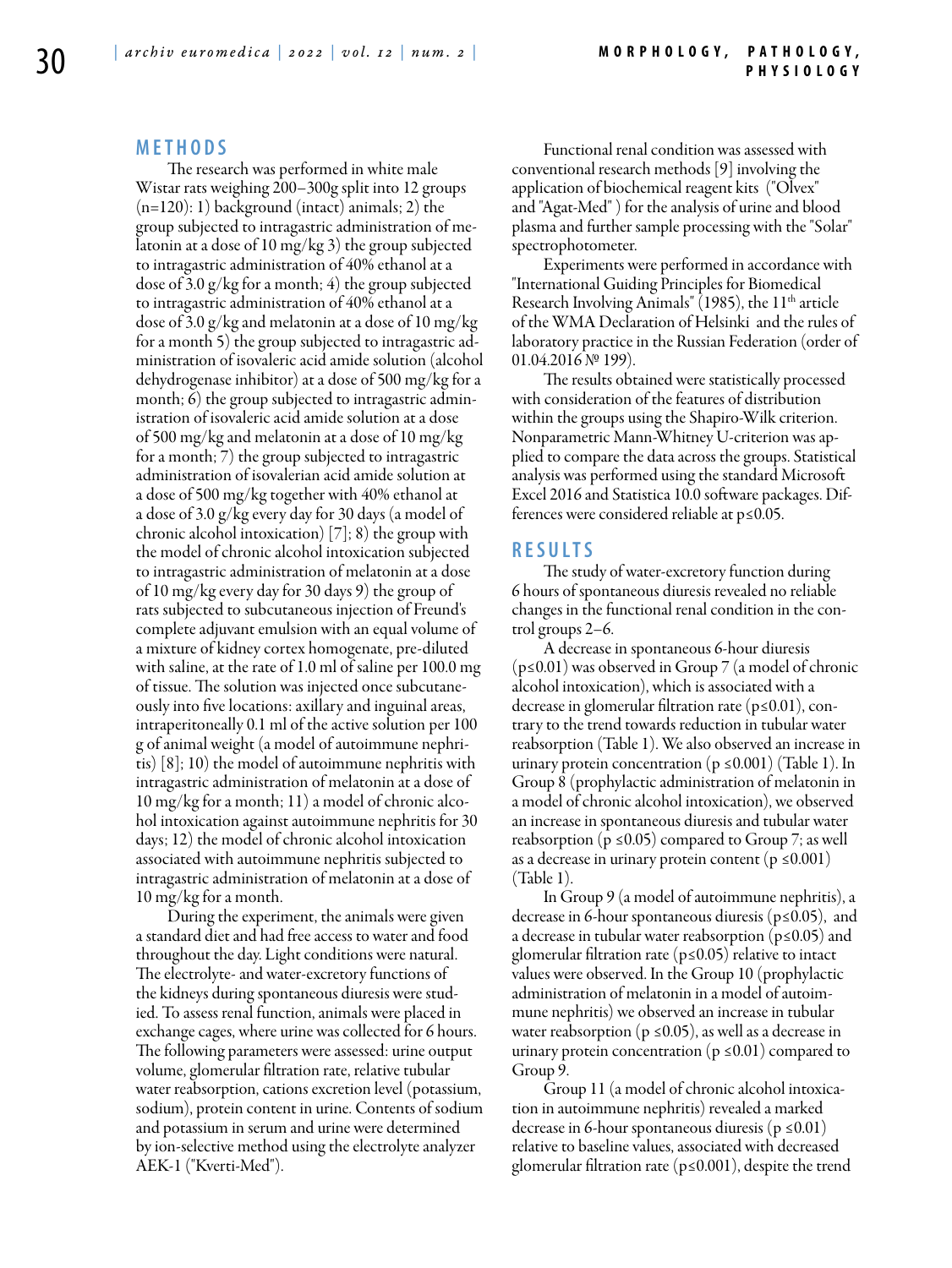*Table 1. Basic urine formation and urine protein content indicators in rats under conditions of spontaneous diuresis in chronic alcohol intoxication in the setting of autoimmune nephritis*

| <b>Experimental conditions</b>                                                                                 | Urine output,<br>(mI/h/100 q)                                                     | Glomerular filtra-<br>tion rate, (ml/h/100<br>q) | <b>Relative tubular</b><br>water reabsorption<br>(% ) | Urine protein<br>concentration (mg/<br>ml)       |
|----------------------------------------------------------------------------------------------------------------|-----------------------------------------------------------------------------------|--------------------------------------------------|-------------------------------------------------------|--------------------------------------------------|
| Intact animals                                                                                                 | $0,092 \pm 0,004$                                                                 | $19,8 \pm 1,41$                                  | 99,53±0,012                                           | $0,137 \pm 0,012$                                |
|                                                                                                                | $0,098 \pm 0,0031$                                                                | $20,3 \pm 1,122$                                 | 99,54±0,014                                           | $0,0987 \pm 0,0044$                              |
| Group 2 (melatonin administered at 10 mg/kg)                                                                   |                                                                                   |                                                  |                                                       |                                                  |
| Group 3 (40% ethanol at 3.0g/kg administered for 1                                                             | $0,087 + 0,007$                                                                   | $17,9 \pm 1,5$                                   | 99,51±0,010                                           | $0,156 \pm 0,007$                                |
| month)                                                                                                         |                                                                                   |                                                  |                                                       |                                                  |
| Group 4 (40% ethanol at 3.0g/kg and melatonin at                                                               | $0,090 \pm 0,0034$                                                                | $18,422 \pm 1,212$                               | $99,523 \pm 0,012$                                    | $0,155 \pm 0,0086$                               |
| 10mg/kg administered for 1 month)                                                                              |                                                                                   |                                                  |                                                       |                                                  |
| Group 5 (isovaleric acid amide solution administered at                                                        | $0,085 \pm 0,008$                                                                 | $18,6 \pm 1,65$                                  | 99,54±0,011                                           | $0,156 \pm 0,013$                                |
| 500 mg/kg for a month)                                                                                         |                                                                                   |                                                  |                                                       |                                                  |
| Group 6 (isovaleric acid amide solution at 500 mg/kg and<br>melatonin at 10 mg/kg administered for a month)    | $0,081 \pm 0,0052$                                                                | $18,425 \pm 1,322$                               | 99,548±0,014                                          | $0,114\pm0,0102$                                 |
|                                                                                                                |                                                                                   |                                                  |                                                       |                                                  |
| Group 7 (model of chronic alcohol intoxication)                                                                | $0,073 \pm 0,005$                                                                 | $14,3 \pm 0.9$                                   | 99,49±0,009                                           | $0,401 \pm 0,023$                                |
|                                                                                                                | $**$                                                                              | $***$                                            | $**$                                                  | $***$ )                                          |
| Group 8 (model of chronic alcohol intoxication with daily                                                      | $0,087 \pm 0,0021$                                                                | $16,835 \pm 0,873$                               | 99,517±0,011                                          | $0,221 \pm 0,0145$                               |
| administration of melatonin at 10 mg/kg for a month)                                                           | #                                                                                 |                                                  | #                                                     | $***$ )###)                                      |
|                                                                                                                | $0,076 \pm 0,004$                                                                 | $15,4 \pm 1,0$                                   | 99,5±0,009                                            | $0,394\pm0,033$                                  |
| Group 9 (model of autoimmune nephritis)                                                                        | *)                                                                                | $*)$                                             | $*)$                                                  | $***$                                            |
| Group 10 (model of autoimmune nephritis with mela-<br>tonin administered at 10 mg/kg for a month)              | $0,086 \pm 0,0024$                                                                | $17,842 \pm 0.755$                               | 99,527±0,007                                          | $0,266 \pm 0,0176$                               |
|                                                                                                                |                                                                                   |                                                  | !)                                                    | $***)$ !!)                                       |
| Group 10 (model of chronic alcohol intoxication against                                                        | $0,061 \pm 0,003$                                                                 | $11,6 \pm 0,75$                                  | 99,46±0,011                                           | $0,647 \pm 0,01$                                 |
| autoimmune nephritis)                                                                                          | $***$                                                                             | $***$                                            | $***$                                                 | $***$ )                                          |
| Group 12 (model of chronic alcohol intoxication against<br>autoimmune nephritis with melatonin administered at | $0,079 \pm 0,0026$                                                                | $16,844\pm0.657$                                 | 99,513±0,010                                          | $0,343\pm0,0339$                                 |
| 10 mg/kg for a month)                                                                                          | $*(\blacktriangle \blacktriangle (\blacktriangle \blacktriangle \blacktriangle))$ | ትተት)                                             | 小小                                                    | $(\blacktriangle \blacktriangle \blacktriangle)$ |

Notes: (\*) –p≤0,05; (\*\*) –p≤0,01; (\*\*\*) –p≤0,001 vs background

(#) –р≤0,05; (##) –р≤0,01; (###) – р≤0,001 vs Group 7

 $(\triangle)$  –p≤0,05;  $(\triangle \triangle)$  –p≤0,01;  $(\triangle \triangle \triangle)$  – p≤0,001 vs Group 8

(!) –р≤0,05; (!!) –р≤0,01; (!!!) – р≤0,001 vs Group 9

(♣) –р≤0,05; (♣♣) –р≤0,01; (♣♣♣) – р≤0,001 vs Group 13

towards a reduction in tubular water reabsorption (p≤0.001). Urine protein concentration was significantly increased compared to background (intact animal) values ( $p \le 0.001$ ).

In Group 12 (prophylactic administration of melatonin in a model of chronic alcohol intoxication in autoimmune nephritis), an increase in spontaneous diuresis (p≤0.001) and glomerular filtration rate (p≤0.001) compared to the melatonin-free Group 11 was observed. Tubular reabsorption of water also increased (p≤0.01; Table 1) compared to Group 11.

The study of electrolyte excretion function under the conditions of 6-hour spontaneous diuresis revealed no reliable changes in renal functions in the control groups 2-6 (see Table 2).

An increase in sodium ( $p \le 0.01$ ) and potassium excretion (p≤0,001) compared to background (intact animals) values was observed in Group 7 (a model of chronic alcohol intoxication). Sodium filtration charge ( $p \le 0.001$ ) and tubular cation reabsorption (p≤0.001) showed a decrease. Blood sodium concentration ( $p \le 0.05$ ) decreased, whereas blood potassium concentration significantly increased  $(p \le 0.01)$ . In Group 8 (prophylactic use of melatonin in a model of chronic alcohol intoxication), we observed an increase in sodium ( $p≤0.05$ ) and potassium ( $p≤0.05$ ) excretion compared to Group 7. Tubular reabsorption of sodium ( $p \le 0.05$ ) was shown to increase; there was also an increase in blood sodium concentration ( $p \le 0.05$ ) and a decrease in plasma potassium concentration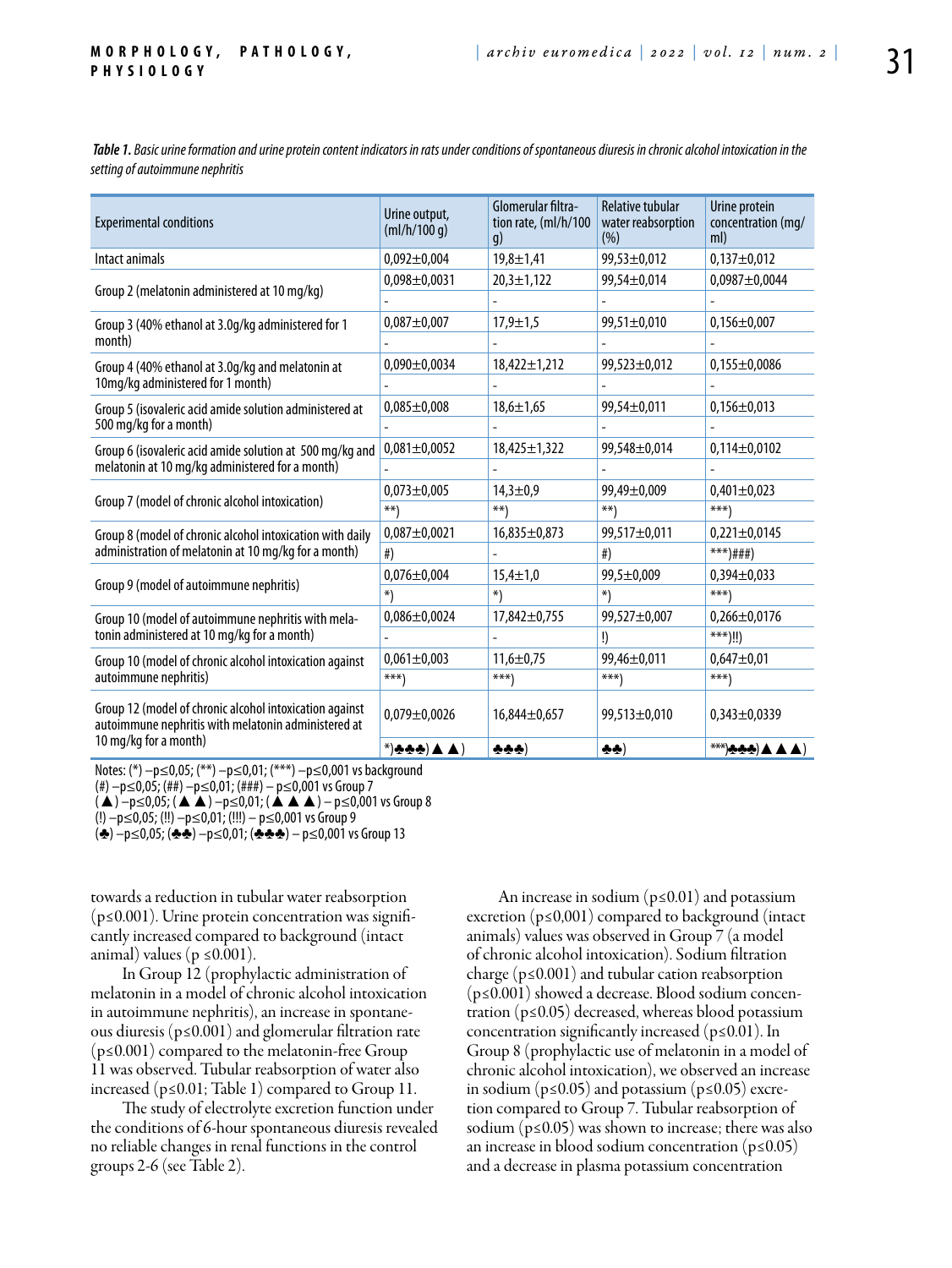*Table 2. Renal electrolyte processing indicators (sodium, potassium) and their concentrations in blood plasma in rats in a model of chronic alcohol intoxication in autoimmune nephritis*

| <b>Experimental conditions</b>                                                                                                                                                   | Sodium<br>excretion<br>$(\mu mol/$<br>hr/100g) | Sodium filtra-<br>tion charge<br>$(\mu \text{mol}/$<br>hr/100q) | Sodium chan-<br>nel reabsorp-<br>tion $(%)$ | <b>Blood sodium</b><br>levels (mmol/l) | Potassium ex-<br>cretion (µmol/<br>hr/100q) | Potassium fil-<br>tration charge<br>$(\mu mol/$<br>hr/100g) | Blood potas-<br>sium levels<br>(mmol/l) |
|----------------------------------------------------------------------------------------------------------------------------------------------------------------------------------|------------------------------------------------|-----------------------------------------------------------------|---------------------------------------------|----------------------------------------|---------------------------------------------|-------------------------------------------------------------|-----------------------------------------|
| Intact animals                                                                                                                                                                   | 7,84±0,37                                      | 2696±164                                                        | 99,7±0,032                                  | $145 \pm 1,69$                         | $4,4 \pm 0,39$                              | $85,7 \pm 7,58$                                             | $4,45 \pm 0,28$                         |
| Group 2 (melatonin adminis-                                                                                                                                                      | 7,77±0,6556                                    | 2746,44±142                                                     | 99,717±0,028                                | 144,656±1,53                           | $4,290 \pm 0,41$                            | $87,39 \pm 7,15$                                            | $4,570 \pm 0,31$                        |
| tered at 10 mg/kg)                                                                                                                                                               |                                                |                                                                 |                                             |                                        |                                             |                                                             |                                         |
| Group 3 (40% ethanol at<br>3.0q/kg administered for 1<br>month)                                                                                                                  | $8,93 \pm 1,09$                                | 2420±202                                                        | 99,6±0,035                                  | 143±0,75                               | $5,2 \pm 0,45$                              | $80,2 \pm 6,7$                                              | $4,7+0,17$                              |
| Group 4 (40% ethanol at<br>3.0q/kq and melatonin at<br>10mg/kg administered for 1                                                                                                | 7,81±0,6435                                    | $2610,42\pm213$                                                 | 99,701±0,0312                               | 143,843±0,523                          | $4,864 \pm 0,3334$                          | 84,32±7,1332                                                | $4,622 \pm 0,142$                       |
| month)<br>Group 5 (isovaleric acid amide                                                                                                                                         |                                                |                                                                 |                                             |                                        |                                             |                                                             |                                         |
|                                                                                                                                                                                  | $7,83 \pm 0,61$                                | $2518 + 223$                                                    | 99,7±0,02                                   | $144 + 0.8$                            | $5,1 \pm 0,5$                               | $92,6 \pm 8,2$                                              | $4,79 \pm 0,1$                          |
| solution administered at 500<br>mg/kg for a month)<br>Group 6 (isovaleric acid<br>amide solution at 500 mg/kg                                                                    |                                                |                                                                 |                                             |                                        |                                             |                                                             |                                         |
|                                                                                                                                                                                  | 7,92±0,8051                                    | 2575,11±210                                                     | 99,692±0,0267                               | 145,456±0,643                          | $5,142 \pm 0,4233$                          | 94,85±7,3340                                                | 4,335±0,213                             |
| and melatonin at 10 mg/kg<br>administered for a month)<br>Group 7 (model of chronic                                                                                              |                                                |                                                                 |                                             |                                        |                                             |                                                             |                                         |
|                                                                                                                                                                                  | $9,24 \pm 0,31$                                | $1891 \pm 118$                                                  | 99,5±0,03                                   | $140 \pm 1,28$                         | $6,4 \pm 0,34$                              | $66,9{\pm}5,9$                                              | $5,44\pm0,25$                           |
| alcohol intoxication)<br>Group 8 (model of chronic al-<br>cohol intoxication with daily<br>administration of melatonin                                                           | $**$                                           | $***$                                                           | $***$                                       | $*)$                                   | $***$                                       |                                                             | $^{**}$                                 |
|                                                                                                                                                                                  | $8,11\pm0,4340$                                | 2247,14±104                                                     | 99,639±0,0264                               | 143,755±0,835                          | 5,414±0,3022                                | $82,46 \pm 4,5330$                                          | $4,327 \pm 0,266$                       |
| at 10 mg/kg for a month)<br>Group 9 (model of autoim-                                                                                                                            | #                                              |                                                                 | $^{*})$ #)                                  | #                                      | #                                           |                                                             | ##                                      |
|                                                                                                                                                                                  | $9,09 \pm 0,43$                                | $2074 \pm 132$                                                  | 99,6±0,032                                  | $141 \pm 1,09$                         | $5,9 + 0,48$                                | $67,7+4,3$                                                  | $5,2+0,15$                              |
| mune nephritis)<br>Group 10 (model of<br>autoimmune nephritis with<br>melatonin administered at 10                                                                               | $*)$                                           | $**$                                                            | $***)$                                      | $^{*}$                                 | $**$                                        | $*)$                                                        | $***$                                   |
|                                                                                                                                                                                  | 7,89±0,4055                                    | 2534,12±185                                                     | 99,689±0,0232                               | 144,344±1,134                          | 4,456±0,4253                                | 78,59±3,3430                                                | 4,533±0,185                             |
| mg/kg for a month)<br>Group 10 (model of chronic                                                                                                                                 |                                                |                                                                 | !)                                          | !)                                     | !)                                          | $\overline{a}$                                              | !)                                      |
|                                                                                                                                                                                  | $10,22 \pm 0,35$                               | $1530 + 139$                                                    | $99,3 \pm 0,054$                            | $139 + 1,2$                            | $7,5 + 0,34$                                | $53,4 \pm 5,2$                                              | $5,7 \pm 0,13$                          |
| alcohol intoxication against<br>autoimmune nephritis)<br>Group 12 (model of chronic<br>alcohol intoxication against<br>autoimmune nephritis with<br>melatonin administered at 10 | $***$                                          | $***)$                                                          | $***)$                                      | $***)$                                 | $***$                                       | $***)$                                                      | $***)$                                  |
|                                                                                                                                                                                  | $8,58 \pm 0,4013$                              |                                                                 | 2136,76±154 99,599±0,0425                   | 142,235±0,755                          | 5,653±0,2554                                | 69,66±4,7440                                                | $4,752 \pm 0,135$                       |
| mg/kg for a month)                                                                                                                                                               | 웃춧)                                            | 추추)                                                             | ሎሎሎ)                                        | 웃읏)                                    | $^{*}$ ) ታታት                                | $*)$ *)                                                     | ሎሎሎ)                                    |

Notes: see Table 1.

(p≤0.01; Table 2). Obtained results are consistent with previously published literature [12].

In Group 9 (a model of autoimmune nephritis), we observed an increase in sodium (p≤0.05) and potassium (p≤0.01) excretion compared to baseline values. Sodium filtration charge (p≤0.01) and tubular cation reabsorption (p≤0.001) decreased. Blood sodium concentration (p≤0.05) decreased, whereas blood potassium concentration significantly increased (p≤0.01) (Table 2). We observed a decrease in potassium excretion (p≤0.05) in Group 10 (prophylactic administration of melatonin in autoimmune nephritis) compared to Group 9, as well as an increase in blood sodium concentration (p≤0.05) and a decrease in plasma potassium concentration (p≤0.05; Table 2).

In Group 11 (chronic alcohol intoxication in autoimmune nephritis), we observed an increase in urine excretion of sodium ( $p \le 0.01$ ) and potassium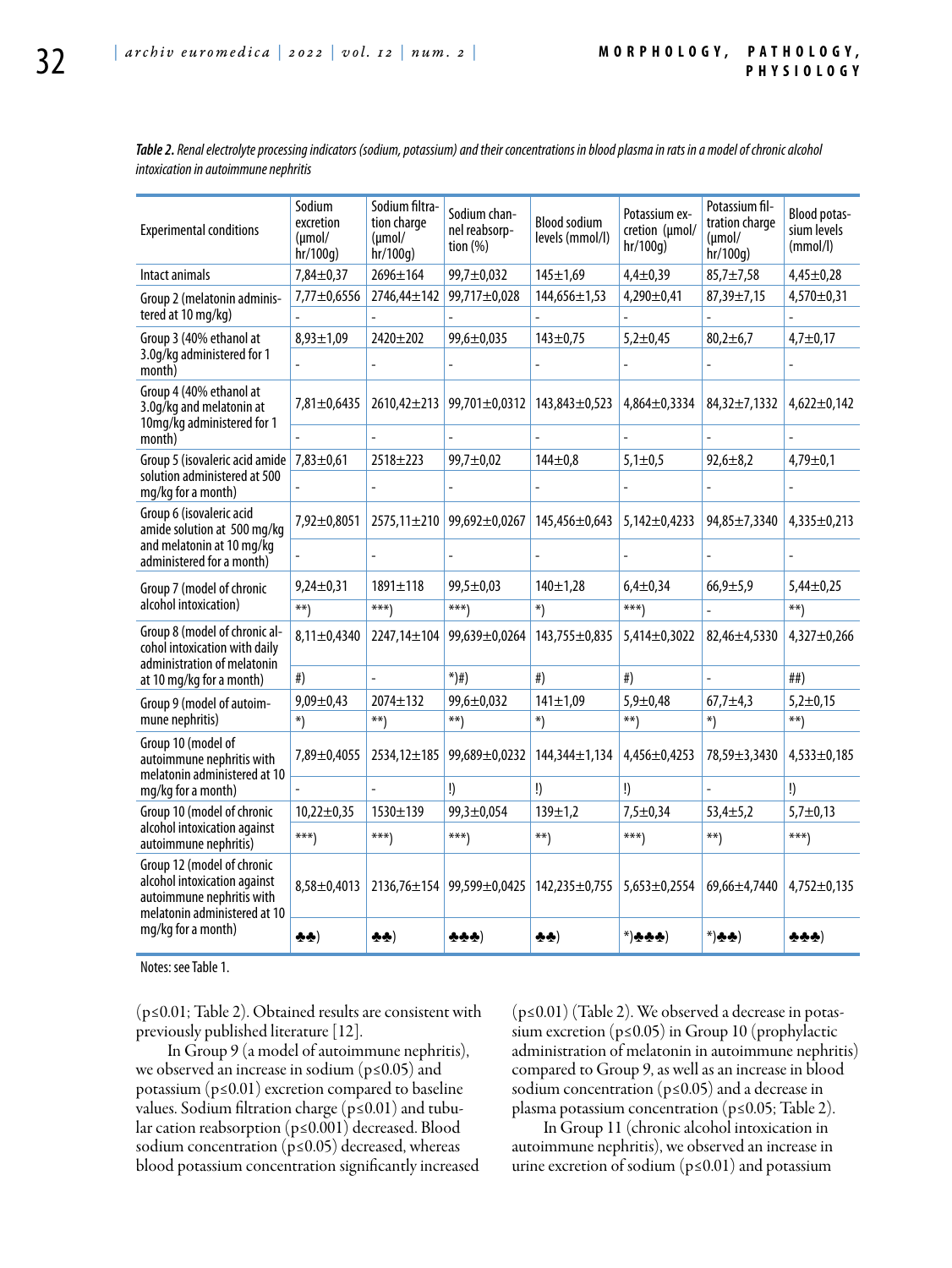( $p \le 0.001$ ). The decrease in sodium levels ( $p \le 0.05$ ) was associated with high urinary sodium losses due to renal tubular damage and decreased tubular cation reabsorption ( $p \le 0.001$ ; Table 2), despite a significant decrease in cation filtration charge. Potassium filtration charge tended to decrease due to decreased glomerular water filtration rate ( $p \le 0.01$ ), but cation excretion was still higher than that in controls (p≤0.001), probably due to changes in tubular cation processing under hyperpotassemia (p≤0.05). In the Group 12 (prophylactic use of melatonin in a model of chronic alcohol intoxication in autoimmune nephritis), we observed a decrease in sodium ( $p \le 0.01$ ) and potassium excretion  $(p \le 0.001)$ . Filtration charge of potassium ( $p \le 0.01$ ) and sodium (p≤0.01;Table 2) showed an increase compared to the group without prophylactic administration of melatonin.

## **D iscu s si o n**

Thus, it was found that chronic alcohol intoxication against the background of autoimmune nephritis was associated with a more pronounced decrease in the volume of 6-hour spontaneous diuresis than alcohol intoxication without concomitant renal pathology. This is probably due to dystrophic changes in the tubular epithelium and linear deposits of IgG and complement component C3 along the glomerular basal membranes, which occurs in autoimmune renal damage [10]. The increase in protein concentration in urine was also more pronounced than in chronic alcohol intoxication without concomitant pathology. In the experimental group with simulated chronic alcohol intoxication in autoimmune nephritis, we observed a decrease in sodium levels related to high urinary sodium losses due to renal tubular apparatus damage and decreased tubular reabsorption of cations. Potassium filtration charge was significantly decreased due to decreased glomerular water filtration rate, but cation excretion was still higher than in controls, probably due to changes in tubular cation processing under the conditions of hyperpotassemia. These changes are most likely related to the deposition of circulating immune complexes in renal structures, which is accompanied by the activation of monocytes and macrophages, resulting in increased damage to the endothelium of the glomerular vessels, apoptosis and disruption of blood flow in the microcirculatory channel [11]. Administration of melatonin as a preventative agent in chronic alcohol intoxication associated with autoimmune nephritis contributed to the restoration of spontaneous diuresis indicators and glomerular filtration rate compared to the melatonin-free group; we also observed an increase in tubular water reabsorption, which is probably associated with one of the

main preventive effects of melatonin manifesting in the increased sensitivity of the renal tubular apparatus to endogenous regulators. The positive effect of melatonin in toxic nephropathies has also been confirmed in the literature, where it is reported that it may reduce the severity of lipid peroxidation processes in renal cellular structures and the amount of reactive oxygen species, and also may exert immunomodulatory effects [12].

## **C o n clu si o n s a n d k ey p o i n t s**

1. Alcohol intoxication intensifies the manifestations of autoallergic nephritis. 2. The use of melatonin in chronic alcohol intoxication associated with autoimmune nephritis leads to a decrease in the severity of pathological changes in renal function.

*Contributors*

 The aim, the objectives and planning of research — V.Brin; the experiments — V.Zemlianoy.

#### **R efe r e n ce s**

- 1. Meng Y, Holmes J, Hill-McManus D, Brennan A, Meier PS. Trend analysis and modelling of genderspecific age, period and birth cohort effects on alcohol abstention and consumption level for drinkers in Great Britain using the general lifestyle survey 1984–2009. Addiction 2014; 109:206–15.
- 2. Lasota, D., Pawłowski, W., Mirowska-Guzel, D., Goniewicz, K., & Goniewicz, M. Ethanol as a stimulus to risky and auto-aggressive behaviour. Annals of agricultural and environmental medicine : AAEM, 2021. 28(2), 220–223. https://doi. org/10.26444/aaem/118861
- 3. J. S. Farias, K. M. Santos, N. K. S. Lima et al. Maternal endotoxemia induces renal collagen deposition in adult offspring: role of NADPH oxidase/ TGF-β1/MMP-2 signaling pathway. Archives of Biochemistry and Biophysics, 2020. vol. 684, no. 5, pp. 306–312,
- 4. C. F. Krebs, T. Schmidt, J. H. Riedel, U. Panzer, T helper type 17 cells in immune-mediated glomerular disease. Nat. Rev. Nephrol. 2017. V.13, P.647–659.
- 5. V. B. Brin, A. K. Mittsiev & K. G. Mittsiev. Method of correction of nephrotoxic action of cadmium in experiment. Journal of New Medical Technologies, 2011. XVIII (2), 194–195. (in Rus.)
- 6. M.R. Buzoeva. Effect of melaxen on the functional state of the kidneys, lipid peroxidation and metal accumulation in rats in the presence of combined application of cadmium, lead and zinc salts. East European Scientific Journal, 2021. 4-3 (68)), p.25–30. (in Rus.)
- 7. V.B. Brin, V.M. Zemlianoy, N.V. Sokolovsky, E.M. GAGLOEVA. Method of chronic alcohol intoxication modeling in rats in experiment. Patent RU № 2740569 C1, 15.01.2021. Bulletin number 2. (in Rus)